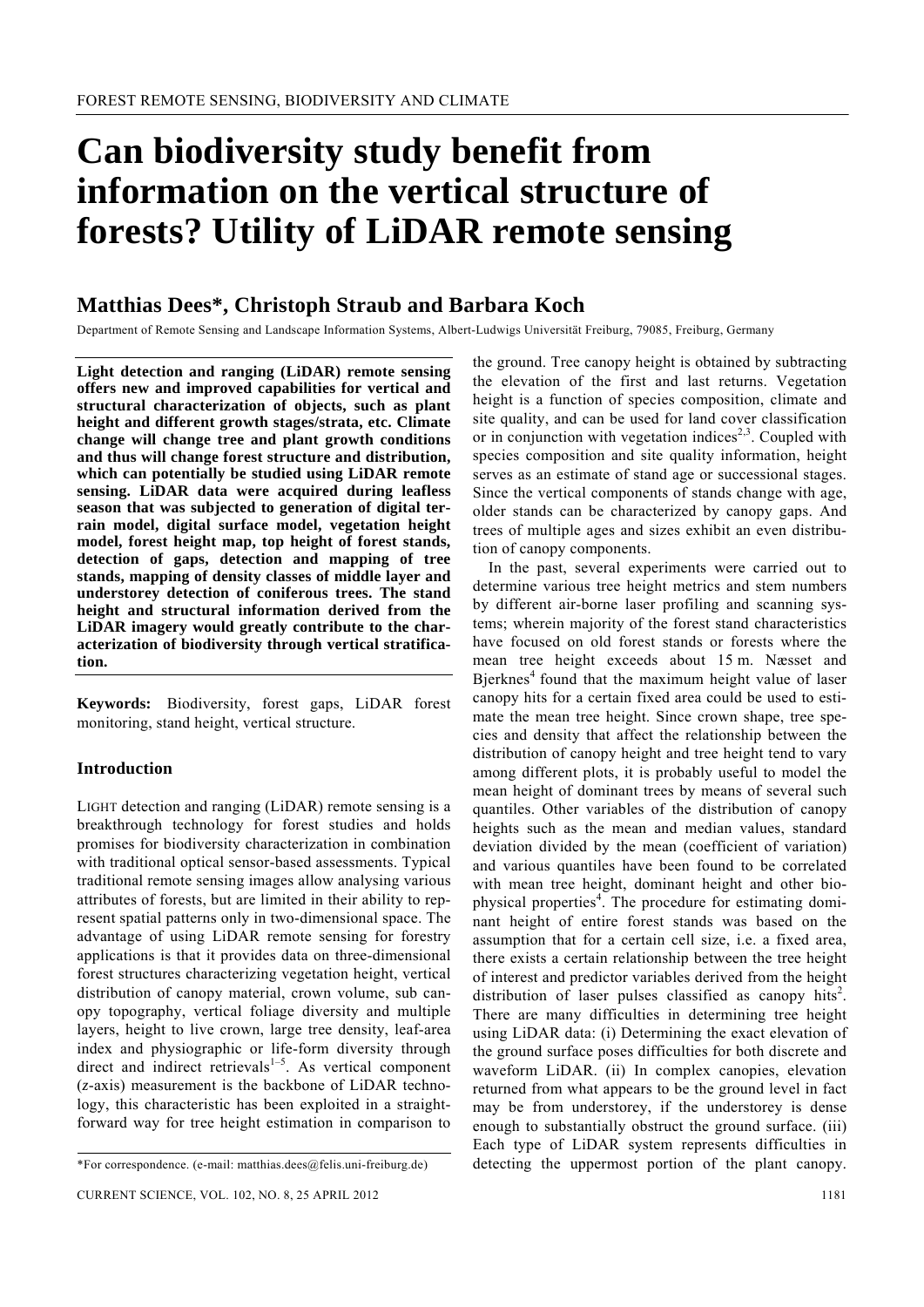(iv) Underestimation of canopy height  $-$  (a) with discrete return LIDAR, very high footprint densities are required to ensure that the highest portion of individual tree crowns is sampled, and (b) with waveform sampling system, a large footprint is illuminated increasing the probability that treetops will be illuminated by the laser<sup>5</sup>. Here, we have derived the tree height ranges and indicated them to different growth stages with ground-based validation, thereby prescribing the products for various conservation purposes and arguing their utility in the study and characterization of forest biodiversity, whereas the specific context was a specific nature-protection scheme established in the European Union under the name NATURA 2000 network<sup>6</sup>.

## **Study area and methods**

A region of 23.1 sq. km, mainly covered by forest was selected for the study. It is located in the Rhine Valley, southwest of Germany, that lies in the temperate climatic zone at about 200 m amsl with a flat terrain (Figure 1). Here the floodplain forests consist of mixed stands of beech, oak, poplar, ash, maple, willow and alder. Several types of reference data were used for geometric correction of the LiDAR data and independent reference data for verification.

The digital terrain model (DTM) and the digital surface model (DSM) were derived using last pulse and first pulse data respectively. The normalized digital surface model (nDSM) was derived by a simple subtraction of DTM from DSM. Single LiDAR signals were measured with an accuracy of  $\pm$  0.15 m standard deviation, which is the standard specification of the LiDAR flight campaign in the state of Baden-Württemberg in Germany<sup>7</sup>. DTM, DSM and nDSM were checked for their consistency and errors using the TreesVis software, which enabled an excellent capability of 3D visualization of raw data,  $DTM$ , DSM and other derived products<sup>8</sup>. In addition, the nDSM was qualified by comparing with the tree height measurements (Figures 2 and 3). Tree height measurements were available from a sample-based forest inventory ('Betriebsinventur') selected in systematic grid of  $100 \text{ m} \times 100 \text{ m}$  per sample plot, wherein the height of 1 to 2 trees within a circle of 12 m radius was measured. Trees with relatively large diameters were also selected for measurement to accommodate optimum ranges.

## *Forest height map*

The forest height map was derived by utilizing nDSM using raster/grid-based approach. Size of 5 m was selected for forest height characterization based on the observation from field experience and visual nDSM analysis. Technically, the mean and maximum height was calculated based on nDSM per grid cell of  $5 \text{ m} \times 5 \text{ m}$  to generate the respective maps. The rationale for including maximum value was based on the assumption that the maxima might represent the local forest height better than the mean during the winter season for the deciduous stands. The forest height map was compared with height measurements from the sample-based forest inventory ('Betriebsinventur') as described earlier (Table 1).

## *Top stand height*

Since the generation of this product requires stand boundaries, it can be designed for forests where stand boundaries exist and are digitally available. The top height of a forest stand was traditionally defined as the mean height of 100 trees with the largest diameter per hectare. Height is highly correlated with the diameter, and this is usually equivalent to the mean height of the 100 largest diameter trees per hectare. This top height is



Figure 1. Extent of study area (shown in red outline) in the Rhine Valley, southwest Germany.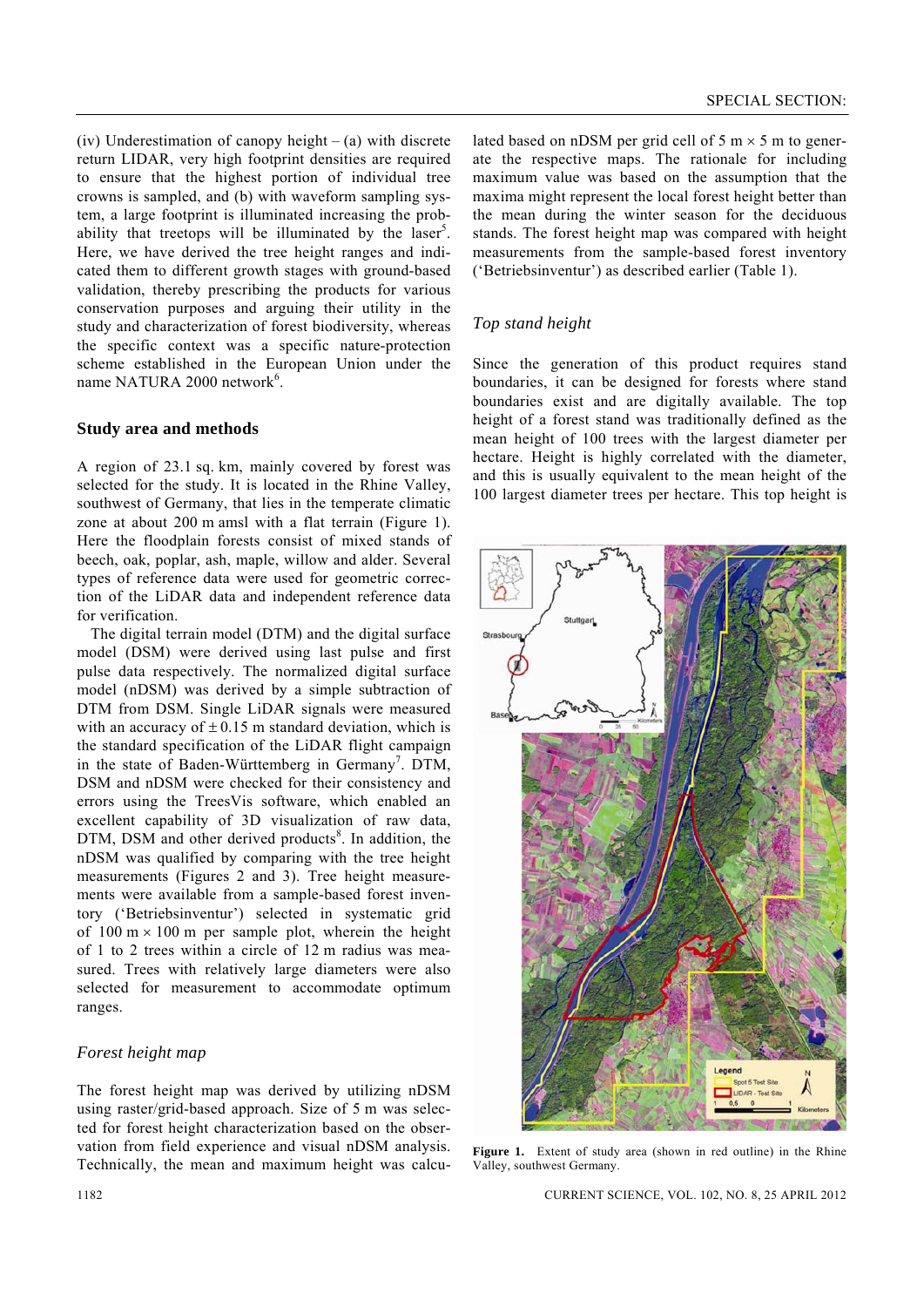

**Figure 2.** (*a*) Digital terrain model, (*b*) Digital surface model (DSM) and (*c*) normalized digital surface model (nDSM) derived from LiDAR data. (*d*) Forest tree height map.

relevant for generating stand-based yield tables that allow the estimation of various quantitative stand properties. Since it is hardly possible to detect single trees with the LiDAR dataset, the question arises as to how one can estimate top height based on nDSM, when the top height is defined only by the height of single trees. The technical approach used to estimate the top 100 heights was to assess the maximum heights, per  $10 \text{ m} \times 10 \text{ m}$  grid cells within a stand-polygon. By calculation of an areaweighted average per grid cell, an estimate of the 100 highest points per hectare of nDSM was achieved. The assumption is that this mean height of the 100 highest points is equivalent to the height of the 100 highest trees per hectare (Table 1; Figure 3).

CURRENT SCIENCE, VOL. 102, NO. 8, 25 APRIL 2012 1183

#### *Detection of gaps*

Gaps in forests are important ecological elements and the existence of a relevant number of gaps in forest stands supports ecological and biological diversity of forest ecosystems. The automatic detection of gaps used a technical approach of several steps based on the nDSM image, i.e. identification of areas with  $[nDSM] < 3$  m, grouping of pixel to potential gap polygons; application of minimum and maximum area  $(100-900 \text{ m}^2)$ , filling of single pixels or a group of pixels within potential gap polygons and assessment of the height (mean of nDSM) of a circular buffer area with a radius of 10 m larger compared to that of the smallest enclosing circle. If the height of the buffer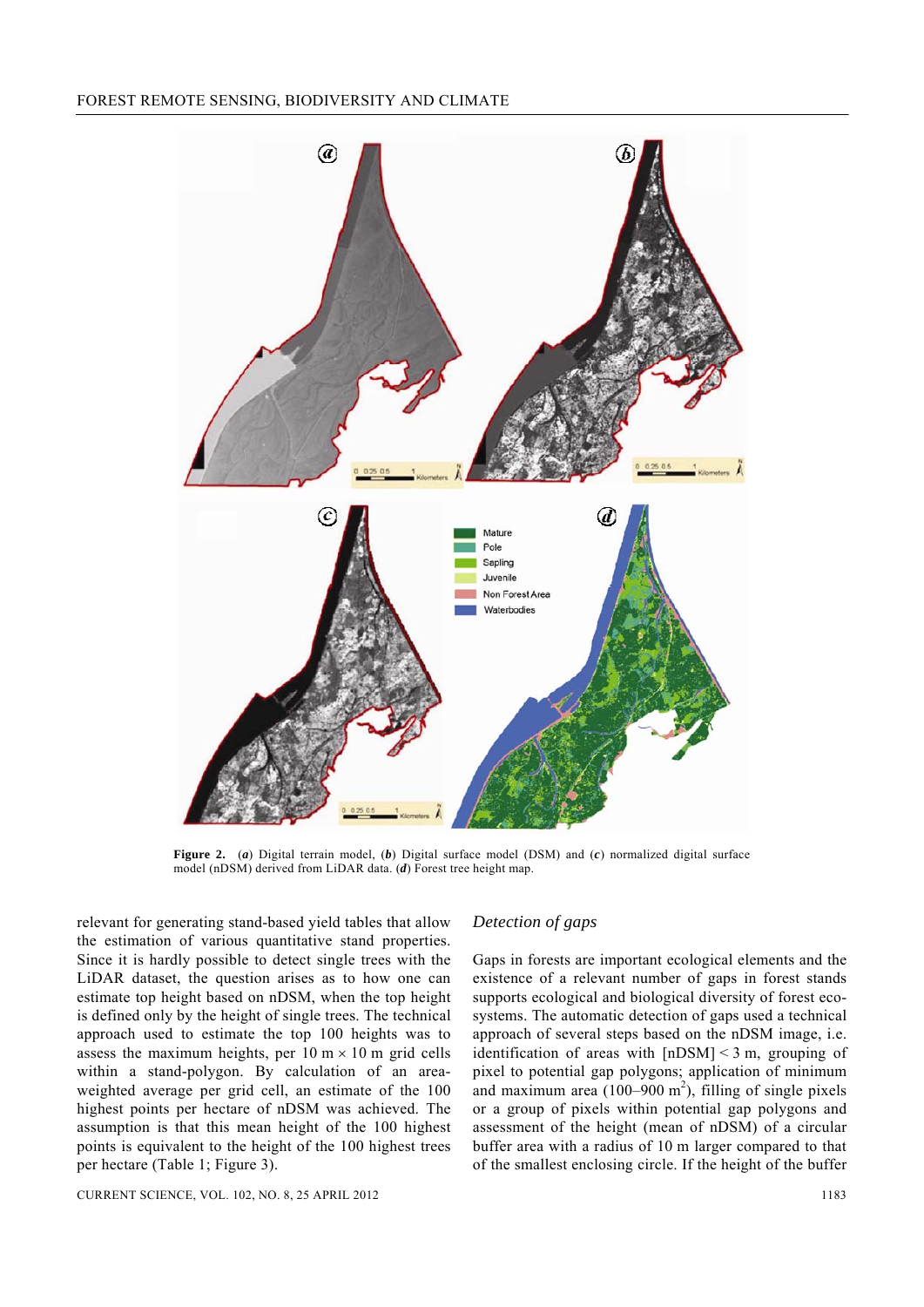Table 1. Evaluation of options for estimating the 'top height 100' of forest stands by winter LIDAR data in deciduous stands

| Option                                                                                                          | Mean<br>difference of the estimates<br>versus plot measurements<br>of top height $100$ (m) | r     | $R^2$ (linear<br>regression<br>model) | Slope (linear)<br>regression<br>model) | Intercept<br>(linear)<br>regression<br>model: m) |
|-----------------------------------------------------------------------------------------------------------------|--------------------------------------------------------------------------------------------|-------|---------------------------------------|----------------------------------------|--------------------------------------------------|
| Estimate based on the mean of five maxima, equivalent<br>to a top height assessment of 110.5 maxima per hectare | $-1.81$                                                                                    | 0.861 | 0.741                                 | 0.939                                  | 3.221                                            |
| Estimate based on the mean of four maxima, equivalent<br>to a top height assessment of 88.4 maxima per hectare  | $-1.58$                                                                                    | 0.863 | 0.745                                 | 0.941                                  | 2.964                                            |
| Estimate based on the mean of three maxima, equivalent<br>to a top height assessment of 66.3 maxima per hectare | $-1.32$                                                                                    | 0.863 | 0.744                                 | 0.940                                  | 2.759                                            |
| Estimate based on the mean of two maxima, equivalent<br>to a top height assessment of 44.2 maxima per hectare   | $-1.03$                                                                                    | 0.859 | 0.738                                 | 0.931                                  | 2.701                                            |
| Estimate based on the mean of one maximum, equivalent<br>to a top height assessment of 44.2 maxima per hectare  | $-0.67$                                                                                    | 0.855 | 0.731                                 | 0.923                                  | 2.551                                            |
| Estimate based five maximum heights of cells of the<br>forest height map                                        | $-2.44$                                                                                    | 0.852 | 0.726                                 | 0.964                                  | 3.267                                            |

is  $\geq$ 10 m, the potential gap polygon is classified as a gap. The result was verified by a sample-based field campaign that was conducted in a set of 13 randomly selected stands within which 34 sample plots were distributed in totality.

## *Density of middle and understorey*

Characterizing the density of the middle and understorey provides important baseline information for management planning<sup>5</sup>. Two relative classes (highly developed middle and under layers, less developed middle and under layers) were assigned using the following technical approaches: (i) classification of LiDAR raw data between DTM (ground/forest floor) and DSM (upper crown level of top layer) as reflections from the middle and under layers if two conditions are fulfilled  $-$  (a) height at least 1 m above DTM and (b) height at least 5 m below DSM; (ii) assessment of the proportion of reflections from middle and understorey to total number of reflections per circular area with a radius of 10 m; (iii) classification of areas with  $X \ge 15\%$  of reflections from middle and under layers as stands with intensive middle and under layers and  $X \le 15\%$  of reflections from middle and under layers as stands with extensive middle and under layers; (iv) filtering and extraction of polygons based on the proportion of reflection from the middle and under layers differing class definitions. The result was verified by a sample-based field campaign as described above (Table 2; Figure 3).

## *Detection of coniferous trees in deciduous stands*

The approach was based on an nDSM image that was derived using a DSM based on last pulse data instead of first pulse data. In deciduous stands, in winter data acquisitions, there are nearly no reflections from the crown regions in the last pulse dataset since there are no leaves

in the crown, while in coniferous stands a considerable number of reflections from coniferous trees (with needles) from the crown regions exist in the last pulse data. Since very few coniferous trees occur in the test site, the method was simply used for visualization of the coniferous areas (Figure 4). The result was cross-checked with existing forest GIS data.

## **Results**

The visual analysis of DTM, DSM and nDSM generated using TreesVIS software indicated high quality of DTM than the forest surface in DSM and consequently in nDSM. Some problems occurred with proper representation of the crown shape in the case of deciduous trees, since in winter the highest first pulse reflections were not from the upper crown (as is the case in summer data when the trees have leaves in Germany), but from the branches and trunks of the lower storey. The forest surface is rather rough, where single trees with properly modelled crowns can hardly be found as illustrated in Figure 2 *c*, where a 3D visualization of nDSM together with sample plot heights (based on average tree height of the 1–2 trees with measured tree heights) can be compared (Figure 3 *a*). The nDSM was evaluated qualitatively by a comparison with measured tree heights from ground measurements of the sample-based inventory (Table 1). The mean height per sample plot location was compared from two measurements: (i) mean height of nDSM at sample plot locations: 12.3 m (Figure 3 *b*) and (ii) top height 100 (from ground measurements): 25.4 m, with a correlation of 47.3% (Figure 3 *c*). This high difference supports the assumption that an underestimation of the height of the vegetation surface exists in winter data. The quantitative evaluation of the forest height map was done based on the 'top height 100', assessed by the samplebased inventory. Since the height measurements were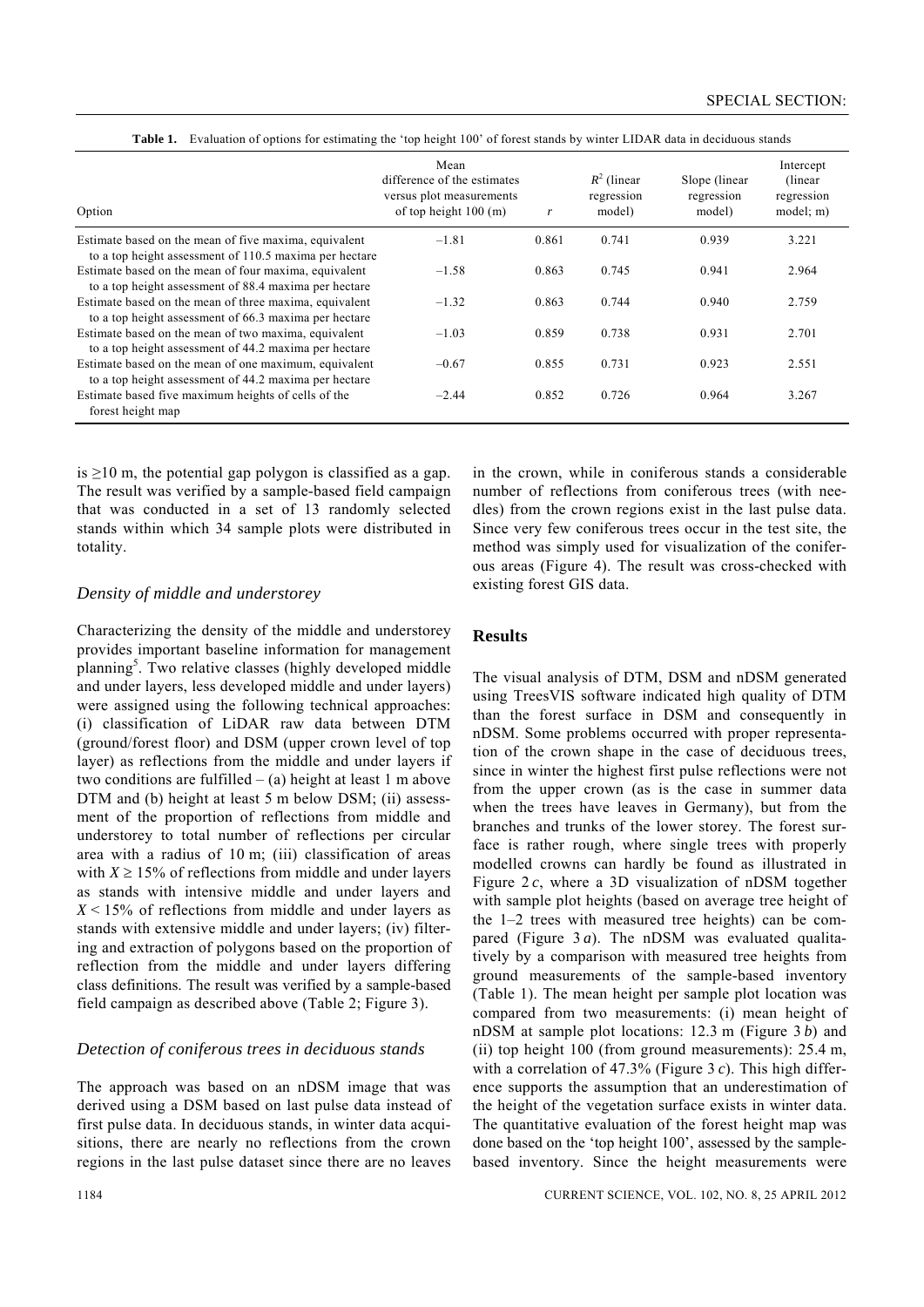| Table 2.                                | Verification result for middle and under layers classification |                                                       |                                          |                                         |  |  |  |
|-----------------------------------------|----------------------------------------------------------------|-------------------------------------------------------|------------------------------------------|-----------------------------------------|--|--|--|
|                                         | Number<br>of samples                                           | Average coverage of middle<br>and under layer $(\% )$ | Mean coverage<br>of middle layer $(\% )$ | Mean coverage<br>of under layer $(\% )$ |  |  |  |
| High density of middle and under layers | 18.00                                                          | 38.75                                                 | 34.44                                    | 43.06                                   |  |  |  |
| Low density of middle and under layers  | 13.00                                                          | 24.23                                                 | 30.00                                    | 24.62                                   |  |  |  |





**Figure 3.** *a*, Three-dimensional visualization of normalized digital surface model and the sample plots. The cylinders (green colour) at the sample plot locations show the mean tree height. *b*, Correlation between mean height (derived from LiDAR) of nDSM and 100 top heights (from ground measurements). *c*, Estimates of 100 top heights based on the mean of 4 maximum heights at sample plot locations, equivalent to an assessment of 88.4 maxima per ha versus the 100 top heights from ground measurements.

CURRENT SCIENCE, VOL. 102, NO. 8, 25 APRIL 2012 1185

made 4 years ahead of the LiDAR data assessment, average growth values were applied based on the height growth of beech (Figure 3 *c*). On an average, a height increment of 0.7 m was assumed. Out of 268 sample plots, 7 were excluded from the analysis due to implausible height differences that eventually occurred due to a possible mis-registration of the two datasets. Per circular sample plot with a radius of 12 m the mean of the heights per grid cell was calculated. The results for the two options were obtained using the mean and maximum height per  $5 \text{ m} \times 5 \text{ m}$  grid cell, based on 261 sample plots, viz. mean height of 'top height 100' (ground measurements): 25.4 m; mean height of mean-based grid cells: 12.3 m; correlation with 'top height 100': 47.3%; mean height of maximum-based grid cells: 17.5 m; correlation with 'top height 100': 61.9% (Table 2). The evaluation indicated that the maximum height is a more appropriate realistic estimate of the forest height. If we consider that 400 cells of  $5 \times 5$  m<sup>2</sup> cover 1 ha, the forest height calculated here can be regarded equivalent to the mean height of the 400 local maximum height elevations per hectare. Although the 400 highest trees are not distributed in a way that one of them occurs in each grid cell, still the measure will be close to the height of the 400 highest trees per ha.

 A comparison of the 'top height 100' on the basis of 1, 2, 3, 4 or 5 highest elevations per sample plot based on the mean of the five maximum heights of cells of the forest height map resulted in high correlation (86%). It can be concluded from the fact that true correlation was reduced by mis-registration of the two datasets to one another, that a LiDAR-based top height 100 estimate, based on an estimate of  $10 \text{ m} \times 10 \text{ m}$  grids per stand, is a reliable one. For such measurement, the average underestimation of the height was about 1.7 m with the correlation of 86% (interpolating from the empirical results of 110.5 and 88.4 maxima per ha). Gaps were mapped automatically for the entire area. The verification based on 34 ground sampling points showed that 9 out of 11 mapped gaps were true gaps; and that on 23 plots, where no gap was mapped, no gap was identified. The overall accuracy thus reached 94.4%. The two density classes for the middle and under layers were produced automatically for the entire area. Verification was based on field assessment. Out of the 34 field samples, 3 were excluded, 1 since harvesting took place and 2 since positioned exactly on the class border, thus 31 out of 34 were used. Very few groups of coniferous stands were detected (Figure 4).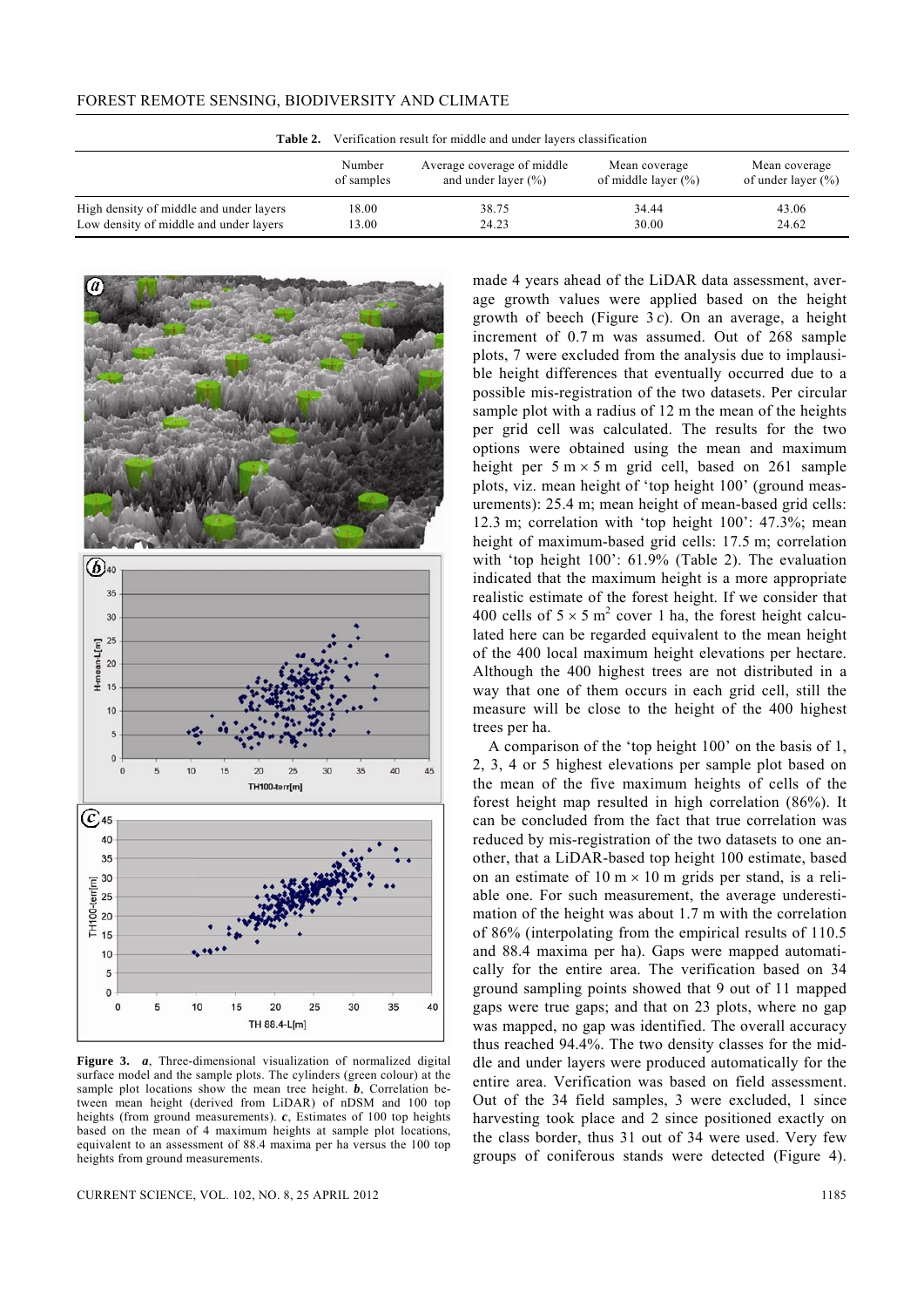

**Figure 4.** Normalized digital surface model (last pulse, 1 m). Bright areas indicate coniferous trees and yellow lines indicate borderline of coniferous spruce stands.

Formal verification was not possible due to restricted number of coniferous stands in the area. Plausibility check of coniferous stands in Forest GIS of forest management data showed high reliability<sup>6</sup>.

## **Discussion and conclusions**

The forest height map derived utilizing the nDSM would fill the information gap for the entire state of Baden-Württemberg, where no age class information is currently available, as expected in private forests. The stand top height product could be utilized for all the Baden-Württemberg forest stands for quantitative assessment of stands/forest height and volume. Both height products are intended to provide information on forest development phases. The height maps can be transferred to development stage maps and can be used to assess as biodiversity indicators. Many objects such as forest roads and other elements of technical infrastructure and objects of fluvial systems such as rivers, streams, water-filled ditches, dams, stream beds and ditches currently not filled with water can be mapped utilizing the LiDAR-derived DTM by visual interpretation. This kind of information can be

of importance for management planning, detection of disturbances to biodiversity conservation and for planning of re-naturalization of river systems<sup>6</sup>. Technically, a visualization of DSM is possible in various ways, twodimensional using black and white or pseudo colours to represent height or a shaded image or three-dimensional using the 3D visualization capability of the TreesVis software<sup>8</sup>. The assessment of coniferous trees within deciduous stands is of high relevance, where coniferous trees or stands are not part of the natural tree species composition and thus are artificial elements.

 The LiDAR-based information products have the potential to provide highly important structural information on entire forest areas of a federal state or country at a moderate cost. This applies for areas where LiDAR data are available at moderate cost from survey administration, as is the case of Germany. It is still unclear in most federal states in Germany as to what cycle the LiDAR assessments will be repeated and such repetitions are essential for continuous monitoring. The large-scale availability and affordability of LiDAR data on regional and national-level scale will depend on repetition cycles for LiDAR mapping by state survey administration that